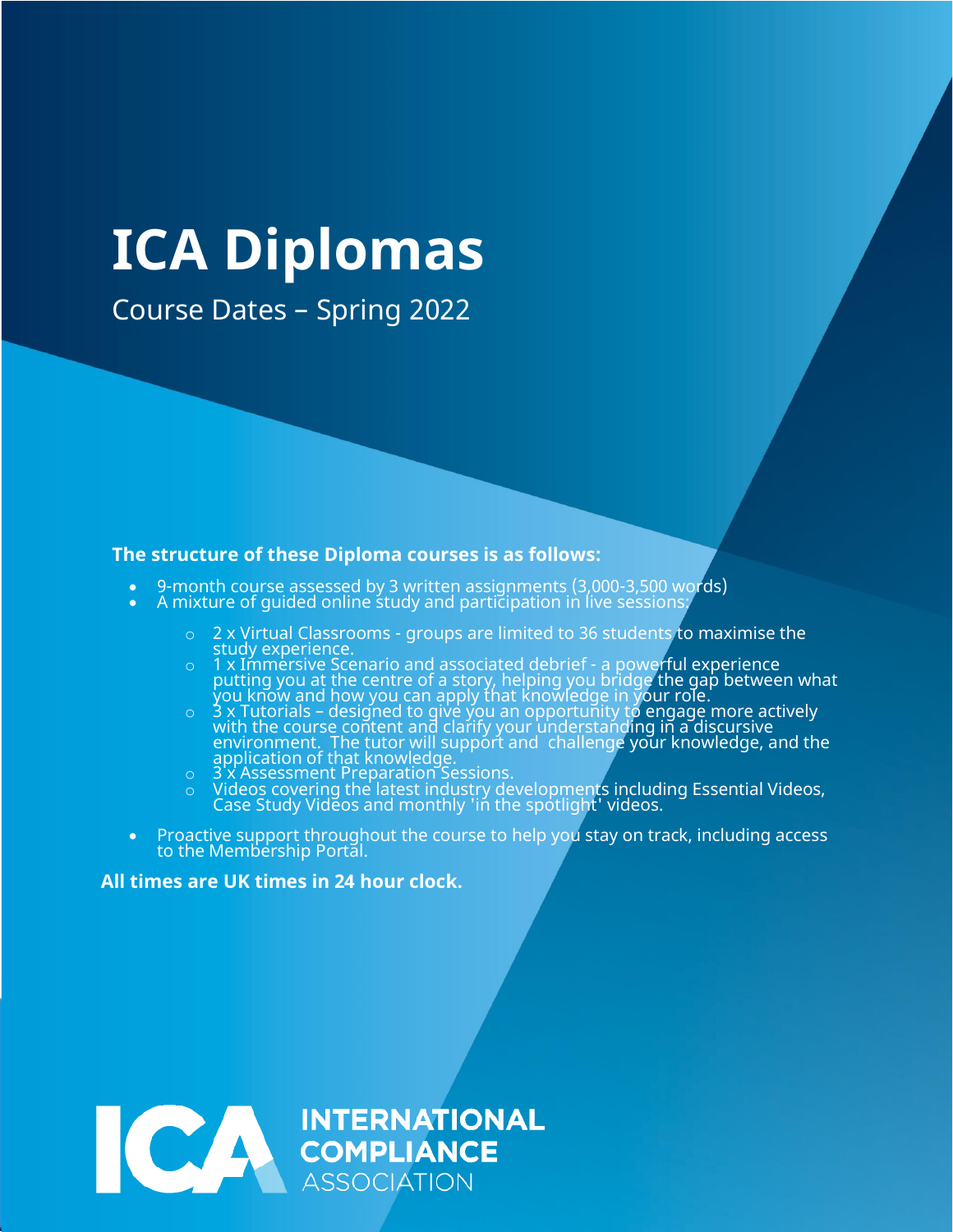



## ICA International Diploma in Anti Money Laundering – Cohort 25 The course content can be accessed from 7 March 2022.

| <b>Module</b>   | <b>Event</b>                                                        | <b>Group 1</b>                     | Group <sub>2</sub>       |  |
|-----------------|---------------------------------------------------------------------|------------------------------------|--------------------------|--|
|                 | <b>Welcome &amp; Getting Started</b><br>Virtual Classroom (90 mins) | <b>11 March 2022</b><br>12:00      |                          |  |
| Module 1        | <b>Virtual Classroom 1</b><br>(3 hours)                             | 1 April 2022<br>09:30              | 6 April 2022<br>14:30    |  |
|                 | <b>Group Tutorial 1</b><br>(1 hour 30 mins)                         | 6 April 2022<br>09:30              | 11 April 2022<br>14:30   |  |
|                 | <b>Assessment Preparation</b><br>Session 1 (1 hour 30 mins)         | 5 May 2022<br>14:30<br>6 June 2022 |                          |  |
|                 | <b>Assignment 1</b><br>(Results - 29 July 2022)                     |                                    |                          |  |
| <b>Module 2</b> | <b>Virtual Classroom 2</b><br>(3 hours)                             | 1 July 2022<br>09:30               | 4 July 2022<br>14:30     |  |
|                 | <b>Group Tutorial 2</b><br>(1 hour 30 mins)                         | 5 July 2022<br>09:30               | 7 July 2022<br>14:30     |  |
|                 | <b>Assessment Preparation</b><br>Session 2 (1 hour)                 | <b>10 August 2022</b><br>09:30     |                          |  |
|                 | <b>Assignment 2</b><br>(Results - 4 November 2022)                  | 12 September 2022                  |                          |  |
| Module 3        | <b>Immersive Scenario</b><br>(4 hours)                              | 1 November 2022<br>08:30           | 31 October 2022<br>13:30 |  |
|                 | <b>Group Tutorial 3</b><br>(1 hour 30 mins)                         | 7 November 2022<br>09:30           | 4 November 2022<br>14:30 |  |
|                 | <b>Assessment Preparation</b><br>Session 3 (1 hour)                 |                                    | 7 December 2022<br>14:30 |  |
|                 | <b>Assignment 3</b><br>(Results - 24 March 2023)                    | 9 January 2023                     |                          |  |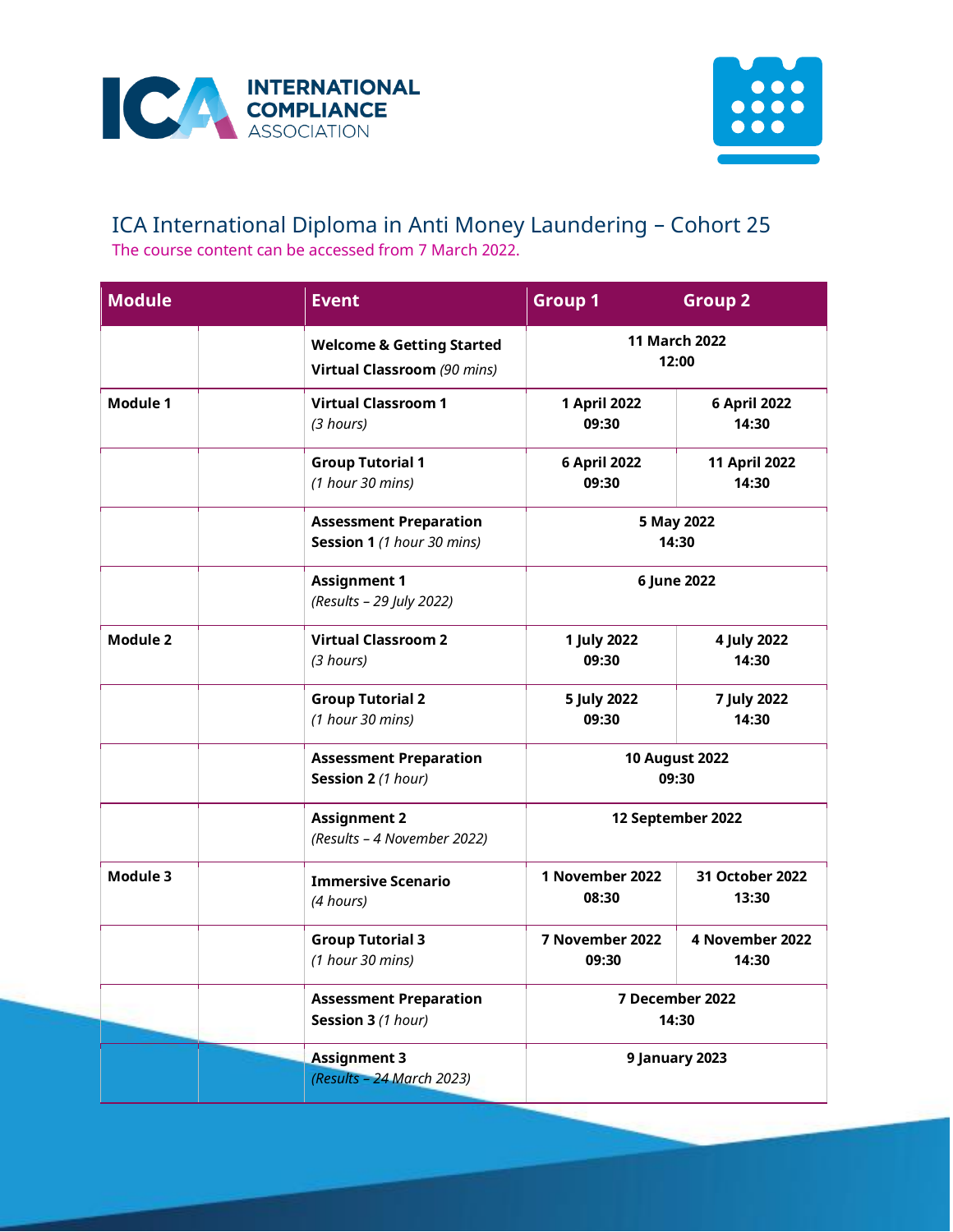



# ICA International Diploma in Governance, Risk & Compliance – C15 The course content can be accessed from 14 March 2022.

| <b>Module</b>   | <b>Event</b>                                                        | Group 1                        | <b>Group 2</b>            |
|-----------------|---------------------------------------------------------------------|--------------------------------|---------------------------|
|                 | <b>Welcome &amp; Getting Started</b><br>Virtual Classroom (90 mins) | <b>17 March 2022</b><br>12:00  |                           |
| Module 1        | <b>Virtual Classroom 1</b><br>(3 hours)                             | 14 April 2022<br>09:30         | 20 April 2022<br>14:30    |
|                 | <b>Group Tutorial 1</b><br>(1 hour 30 mins)                         | 21 April 2022<br>09:30         | 25 April 2022<br>14:30    |
|                 | <b>Assessment Preparation</b><br>Session 1 (1 hour 30 mins)         | 12 May 2022<br>14:30           |                           |
|                 | <b>Assignment 1</b><br>(Results - 5 August 2022)                    | 13 June 2022                   |                           |
| <b>Module 2</b> | <b>Virtual Classroom 2</b><br>(3 hours)                             | 11 July 2022<br>09:30          | 13 July 2022<br>14:30     |
|                 | <b>Group Tutorial 2</b><br>(1 hour 30 mins)                         | 14 July 2022<br>09:30          | 18 July 2022<br>14:30     |
|                 | <b>Assessment Preparation</b><br>Session 2 (1 hour)                 | <b>17 August 2022</b><br>14:30 |                           |
|                 | <b>Assignment 2</b><br>(Results - 11 November 2022)                 | 19 September 2022              |                           |
| Module 3        | <b>Immersive Scenario</b><br>(4 hours)                              | 10 November 2022<br>08:30      | 9 November 2022<br>13:30  |
|                 | <b>Group Tutorial 3</b><br>(1 hour 30 mins)                         | 16 November 2022<br>09:30      | 16 November 2022<br>14:30 |
|                 | <b>Assessment Preparation</b><br>Session 3 (1 hour)                 | 14 December 2022<br>14:30      |                           |
|                 | <b>Assignment 3</b><br>(Results - 31 March 2023)                    | <b>16 January 2023</b>         |                           |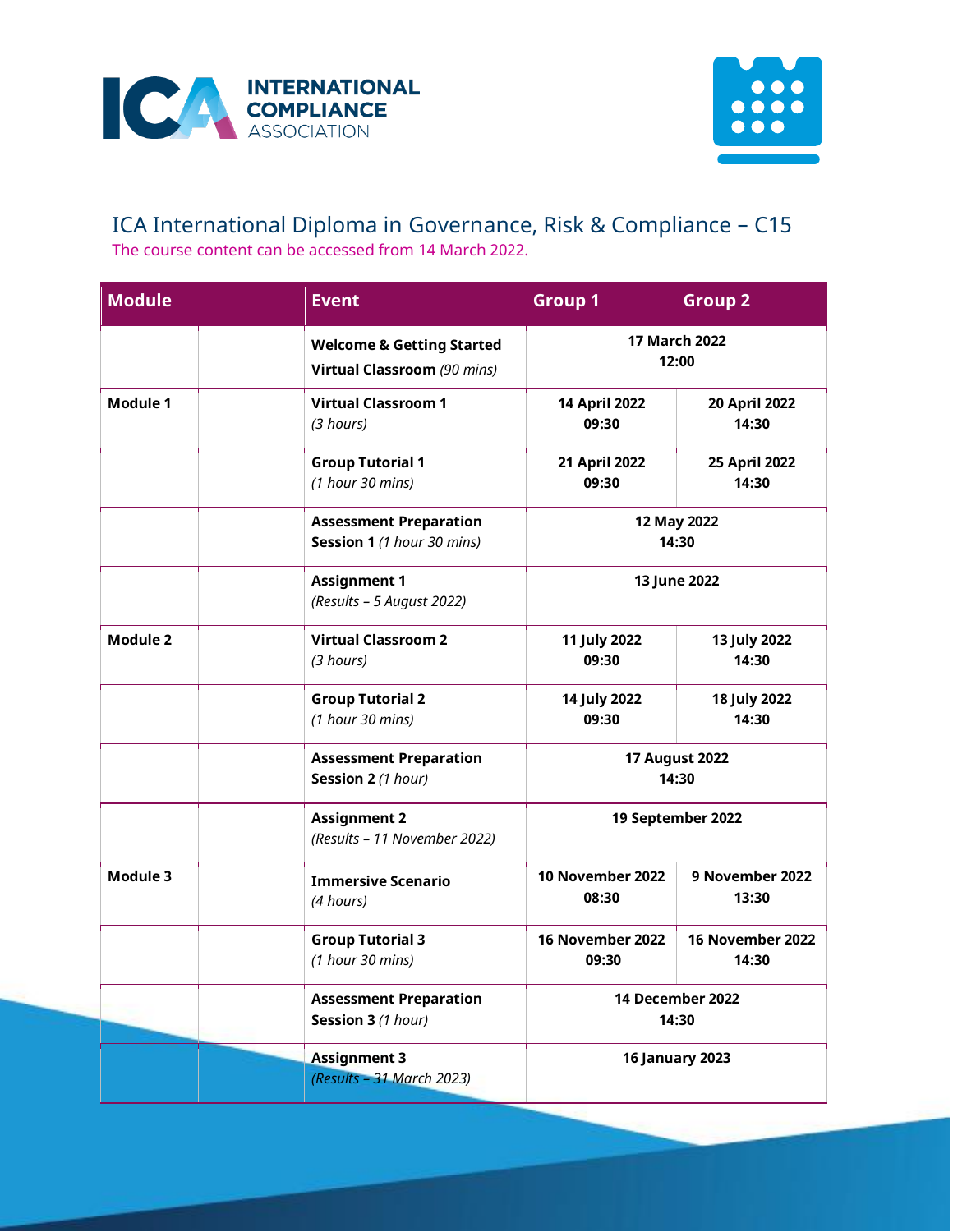



## ICA International Diploma in Financial Crime Prevention – Cohort 7 The course content can be accessed from 21 March 2022.

| <b>Module</b>   | <b>Event</b>                                                        | Group 1                   | <b>Group 2</b>           |
|-----------------|---------------------------------------------------------------------|---------------------------|--------------------------|
|                 | <b>Welcome &amp; Getting Started</b><br>Virtual Classroom (90 mins) | 23 March 2022<br>12:00    |                          |
| Module 1        | <b>Virtual Classroom 1</b><br>(3 hours)                             | 19 April 2022<br>09:30    | 26 April 2022<br>14:30   |
|                 | <b>Group Tutorial 1</b><br>(1 hour 30 mins)                         | 25 April 2022<br>09:30    | 29 April 2022<br>14:30   |
|                 | <b>Assessment Preparation</b><br>Session 1 (1 hour 30 mins)         | 18 May 2022<br>14:30      |                          |
|                 | <b>Assignment 1</b><br>(Results - 12 August 2022)                   | 20 June 2022              |                          |
| <b>Module 2</b> | <b>Virtual Classroom 2</b><br>(3 hours)                             | 21 July 2022<br>09:30     | 27 July 2022<br>14:30    |
|                 | <b>Group Tutorial 2</b><br>(1 hour 30 mins)                         | 26 July 2022<br>09:30     | 2 August 2022<br>14:30   |
|                 | <b>Assessment Preparation</b><br>Session 2 (1 hour)                 | 24 August 2022<br>09:30   |                          |
|                 | <b>Assignment 2</b><br>(Results - 18 November 2022)                 | 26 September 2022         |                          |
| Module 3        | <b>Immersive Scenario</b><br>(4 hours)                              | 16 November 2022<br>08:30 | 3 November 2022<br>13:30 |
|                 | <b>Group Tutorial 3</b><br>(1 hour 30 mins)                         | 21 November 2022<br>09:30 | 7 November 2022<br>14:30 |
|                 | <b>Assessment Preparation</b><br>Session 3 (1 hour)                 | 12 December 2022<br>14:30 |                          |
|                 | <b>Assignment 3</b><br>(Results - 7 April 2023)                     | <b>23 January 2023</b>    |                          |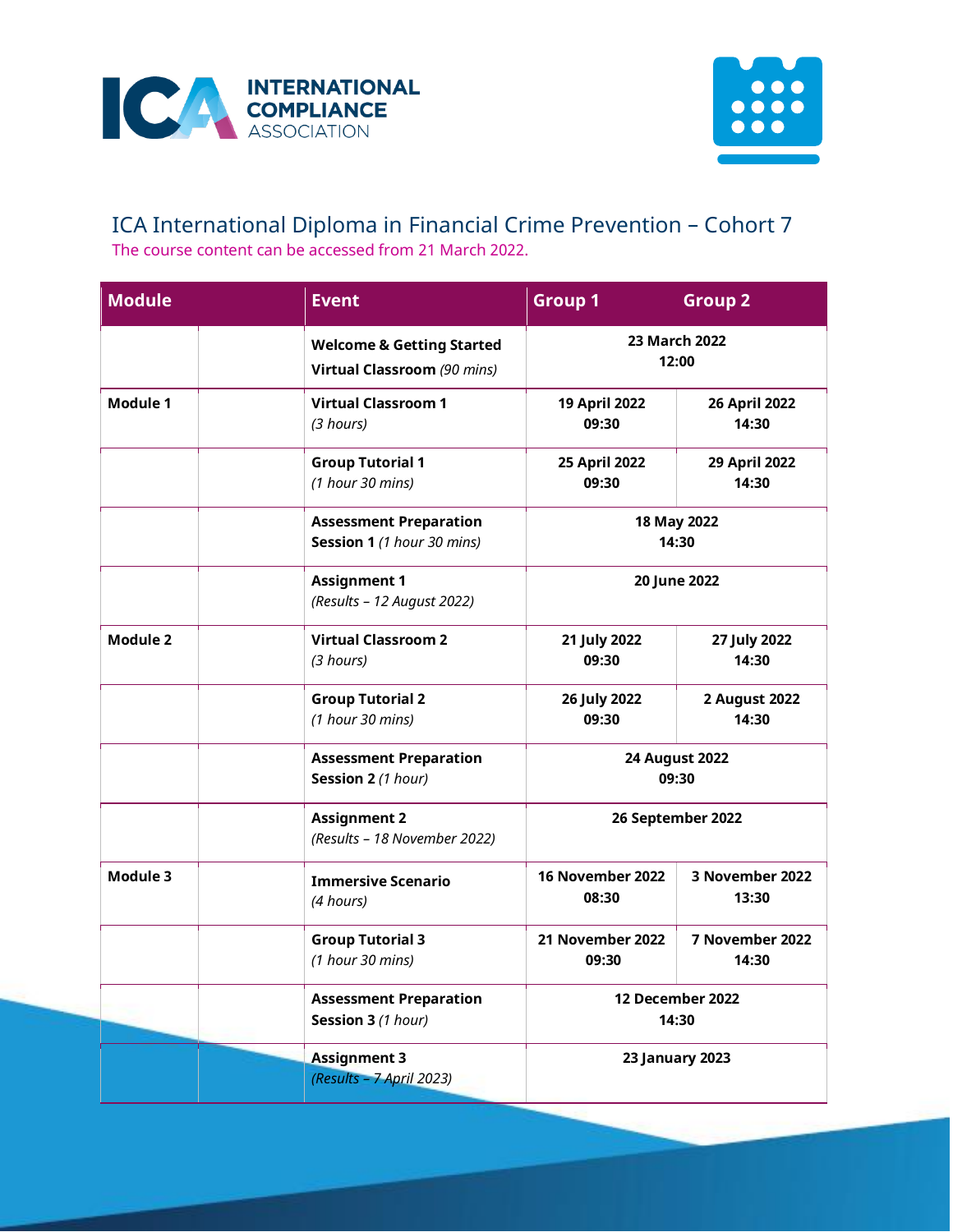



## ICA International Diploma in Managing Sanctions Risk – Cohort 2 The course content can be accessed from 28 March 2022.

| <b>Module</b>   | <b>Event</b>                                                        | <b>Group 1</b>                 |
|-----------------|---------------------------------------------------------------------|--------------------------------|
|                 | <b>Welcome &amp; Getting Started</b><br>Virtual Classroom (90 mins) | 30 March 2022<br>12:00         |
| <b>Module 1</b> | <b>Virtual Classroom 1</b><br>(3 hours)                             | 27 April 2022<br>14:30         |
|                 | <b>Group Tutorial 1</b><br>$(1$ hour 30 mins)                       | 3 May 2022<br>14:30            |
|                 | <b>Assessment Preparation</b><br>Session 1 (1 hour 30 mins)         | 25 May 2022<br>14:30           |
|                 | <b>Assignment 1</b><br>(Results - 19 August 2022)                   | 27 June 2022                   |
| <b>Module 2</b> | <b>Virtual Classroom 2</b><br>(3 hours)                             | 29 July 2022<br>09:30          |
|                 | <b>Group Tutorial 2</b><br>(1 hour 30 mins)                         | 3 August 2022<br>09:30         |
|                 | <b>Assessment Preparation</b><br>Session 2 (1 hour)                 | <b>23 August 2022</b><br>09:30 |
|                 | <b>Assignment 2</b><br>(Results - 11 November 2022)                 | 19 September 2022              |
| Module 3        | <b>Immersive Scenario</b><br>(4 hours)                              | 21 November 2022<br>13:30      |
|                 | <b>Group Tutorial 3</b><br>(1 hour 30 mins)                         | 24 November 2022<br>14:30      |
|                 | <b>Assessment Preparation</b><br>Session 3 (1 hour)                 | 8 December 2022<br>14:30       |
|                 | <b>Assignment 3</b><br>(Results - 31 March 2023)                    | <b>16 January 2023</b>         |